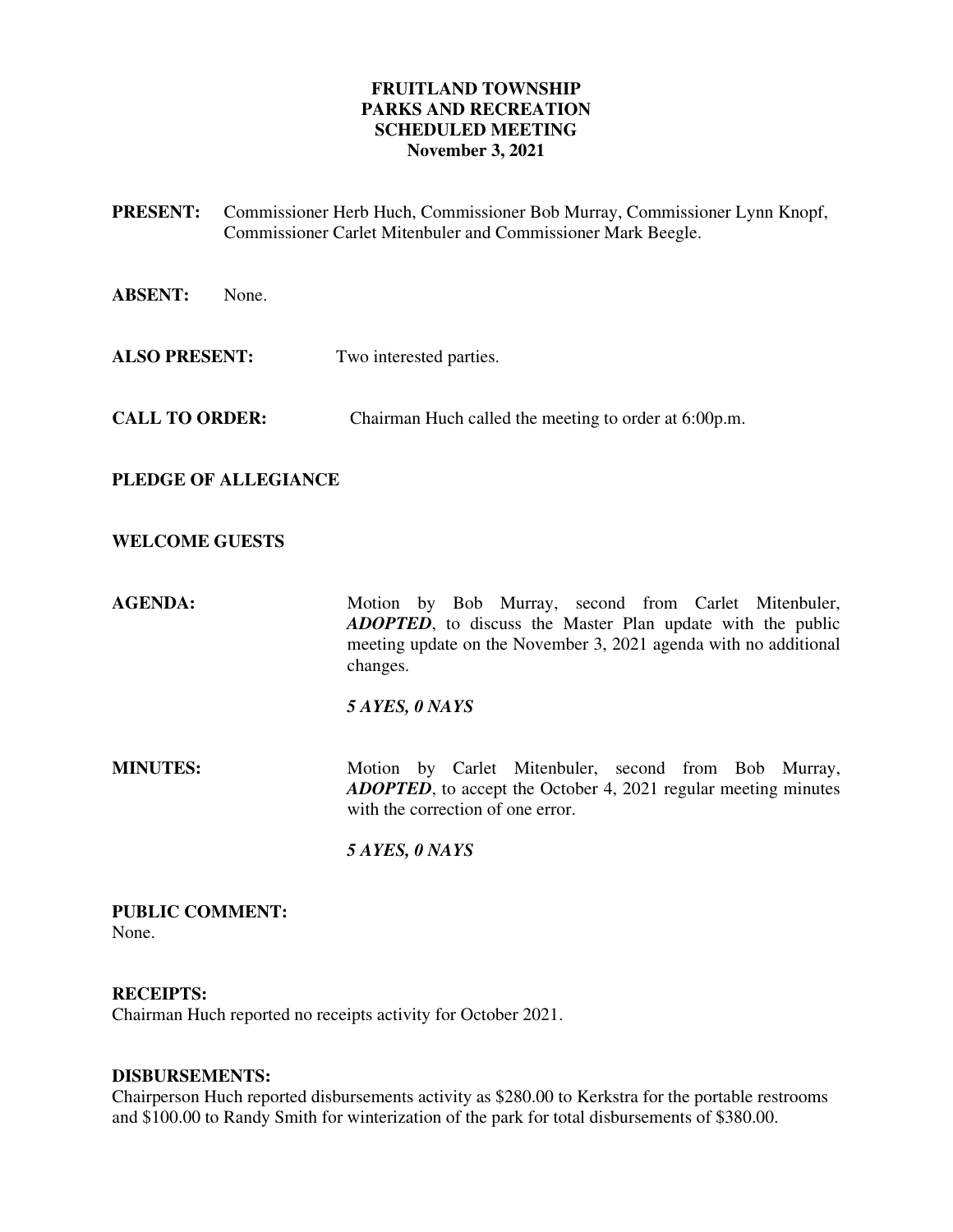**PARKS AND RECREATION COMMISSION** November 3, 2021 Page 2 of 3

Motion by Bob Murray, second from Carlet Mitenbuler, *ADOPTED*, to pay total disbursements of \$380.00.

# *5 AYES, 0 NAYS*

*Roll Call Vote: Beegle-Aye, Knopf-Aye, Murray-Aye, Mitenbuler-Aye, Huch-Aye* 

## **UNFINISHED BUSINESS:**

## **1. Scoreboard update**

Chairman Huch stated that the scoreboard is still not in, but that the company is very apologetic for the long wait. Chairman Huch stated that he would like to wait it out a bit longer since the Commission isn't installing the scoreboard until spring, adding that there is another company that one can be ordered from if the scoreboard doesn't come in. The other commissioners agreed.

# **2.Trail update on lower section of Nestrom Road Park**

Chairman Huch stated that he is pleased with the stumping job that was done in the trails. Commissioner Murray stated that they worked all day to get the stumps removed, but they also got roots, dead trees and did some work on the trails on the top portion of the park. He also added that they pulled the invasive honeysuckle from the park and benches were moved.

# **3. Public meeting update**

Commissioner Murray told the commissioners that the meeting went well, adding that he and Commissioner Knopf were both at the meeting. Commissioner Knopf added that the meeting went well. She also stated that the survey has been extended for another week.

# **4. Future projects 2022-2023**

The commissioners discussed ideas for the upcoming budget, including fence repair, possible concrete around the underside of the bleachers with wood chips underneath, another handicap portable restroom with cement underneath, and possible parking at Marcus Park. Chairman Huch mentioned that Supervisor Marcinkowski is talking to the State for a possible contract for a possible parking lot for Marcus Park. The commissioners also discussed an access road along the south line of the property. Commissioner Murray suggested including money for treatment of the trees, and Commissioner Knopf suggested considering treatment for hemlock wooly adelgid. Commissioner Mitenbuler suggested moving the second portable restroom to the opposite side of the circle drive, adding that it is unpleasant near the second pavilion. The commissioners also discussed the raising of the dugout roof, updates on the electrical building and possibly the pump house, and the possibility of a trunk or treat event at the park next year.

# **PUBLIC COMMENT:**

1. Jeff Marcinkowski, 3767 Jay Road – suggested to the Commission that if they need work sessions, a budget amendment can take place in order to accommodate them. In terms of the budget, Supervisor Marcinkowski suggested putting in a request for money in the specialty fund to fall back on if needed. He reported that all information has been gathered from the public meeting for the Master Plan, adding that in December the public will get 30 days to review and give feedback. The information will be passed to the Parks and Recreation Commission for their meeting in January and then will go to the Township Board. Supervisor Marcinkowski added that it will need to be to the DNR by February 1<sup>st</sup>. For the park, he suggested that having the proper programming in place, such as tournaments, will bring more people to the parks. Supervisor Marcinkowski commented on the plan for gypsy moth and hemlock wooly adelgid and mentioned considering the specialty fund for these things. He also mentioned a gate will be needed for the potential access road, and food of some sort coming to the park for events. Supervisor Marcinkowski stated that he